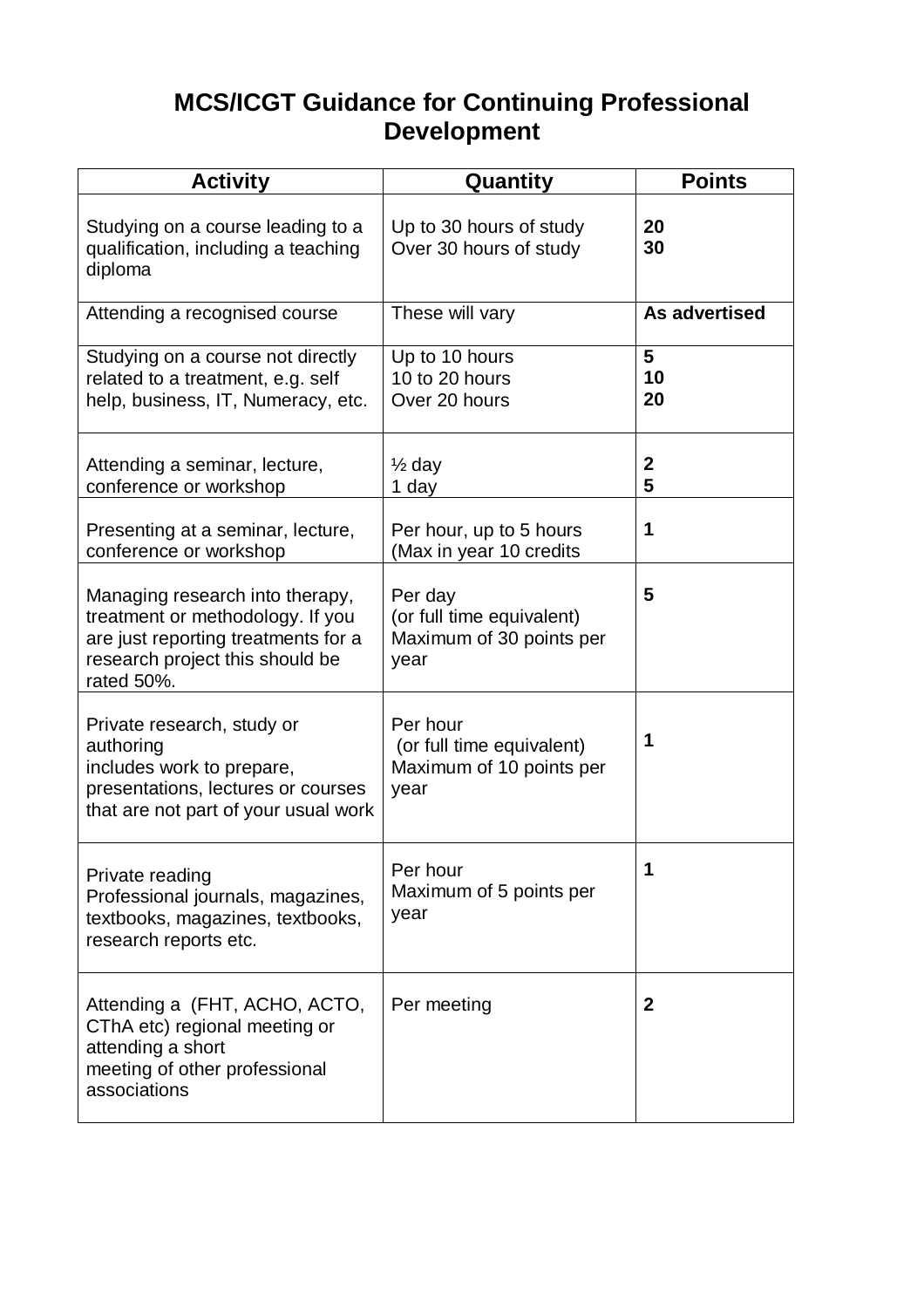**ACHO requires their principals, tutors and practitioners listed on the ACHO Professional Practitioner Register to gain a minimum of 12 points per year:** 

**Less than 12 points**: We recommend that you should increase your CPD.

- **12 30 points**: You should be aware of major developments.
- **30 45 points**: You will be developing new skills and updating your existing knowledge.
- **45+ points**: You will be fully up to date and developing an expert level of knowledge and skills.

## **How to claim your CPD Points:**

Keep track of your activity during your practitioner listing year and then when you renew, complete the form on the next page and your CPD points will be included on your records.

CPD points recognise your level of professional development in the year. Therefore, activities and qualifications from previous years cannot be included.

Please note that CPD is not related to insurance or recognised treatments.

To obtain insurance or add recognised treatments to your membership you will need to send copies of your certificates to your insurer.

When you undertake an activity that qualifies for CPD points, keep some evidence in a file, it may be an attendance certificate, a note that you read a particular book or a ticket from a conference.

CPD is a self-certificated programme, based on the ethical and professional standards that all members subscribe to, however each year we select a number of CPD claims at random and request evidence.